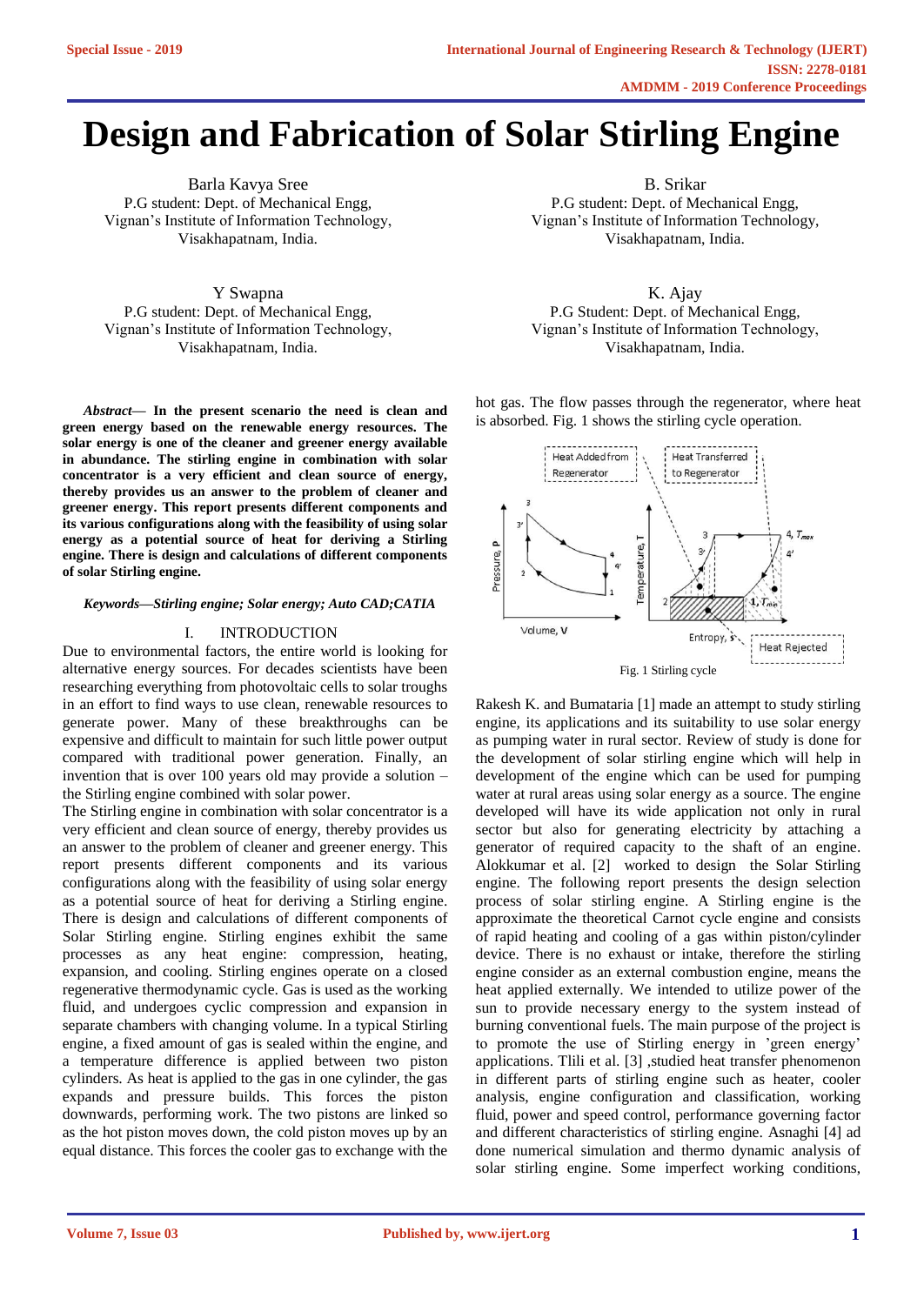piston's dead volumes and work losses are considered in the simulation process. Considering an imperfect regeneration, an isothermal model is developed to calculate heat transfer. Heater and cooler temperatures, working gas, phase difference, average engine pressure, and dead volumes are considered as effective parameters. By variation in effective parameters, stirling engine performance is estimated. Brooks et al. [5], investigates the optimization of the performance of a solar powered stirling engine based on finite-time thermodynamics. Heat transfers in the heat exchangers between a concentrating solar collector and the stirling engine is studied. The irreversibility of a stirling engine is considered with the heat transfer following Newton's law. The present work explained the design and fabrication of the stirling engine. The design calculation are done with as per standards and the experimental prototype striling engine power out is identified.

# II. DESIGN OF STIRLING ENGINE

## *A. Assembly model of stirling engine*

Computer aided design is the integral of computer systems to assist in the creation, modification of a drawing. It is the technology concerned with the use of digital computers to perform certain functions in drawing design and production. CATIA is one of the most comprehensively wide used engineering tools in the industry used by thousands of companies around the world. CATIA consistent of design and styling domains. It performs the tools needed to execute 3D part and assembly drawing design, extensive generation of production drawing and create in context, wire frame construction elements and advanced surfaces. A clay modeling style tool is also provided to assist with the initial innovative thoughts.

Workbenches of another CATIA domain include prod synthesis, equipment and system engineering analysis machining and infrastructure. These provide integrated interference checking, real time rendering capabilities and data exchanges using common industry standards such as IGES format and stereolithographic. CATIA enables the creation of 3D parts, from 3D sketches, sheet metal, composites, molded forged or tooling parts up to the definition of mechanical assemblies. The software provides advanced technologies for mechanical surfacing & BIW. It provides tools to complete product definition, including functional tolerances as well as kinematics definition. CATIA provides a wide range of applications for tooling design, for both generic tooling and mold & die. Fig. 2 shows the assembly model of the stirling engine.



Fig. 2 CATIA Model

The flowchart of the stirling machine operation is shown in Fig. 3.



Fig. 3 Flowchart of operation

## *B. Design calculations*

The design calculations are shown below for different components used in the stirling engine.

#### Round Parabola

 $f = (D \times D) / (16 \times c)$ f =  $(395 \times 395) / (16 \times 45)$  = 216.70 mm ~ 220 mm Length of minor axis=260mm Length of major axis=395mm Area of disc=π×a×b=π×260×395=322641.56 mm2=32.26 cm2

## Hot Cylinder

Assuming a pressure of 2 bar =0.2MN/m2 External diameter of hot cylinder (Do)= 120mm Thickness of cylinder (thc ) =  $P \times D/2 \sigma t = 0.2 \times 120/2 \times 48$ thc= 0.25 mm≈1.5mm Internal diameter of hot cylinder (Di)= 120-2×1.5=117mm Length of hot cylinder (Lh) =90mm

## Dispenser

Diameter of hot piston (Dp)= 95mm (1mm clearance on each side) Thickness of hot piston (Thp)= $0.03 \times Dp= 1.35$ mm $\approx 0.25$ mm Length of hot piston  $(Lp)$ = 20mm

# Flywheel

Shaft diameter (Ds) =4mm Diameter of the fly wheel  $(Df = 40$ mm Thickness of the rim  $(tf) = 3mm$ Hub diameter (dh)=  $2 \times Ds = 8$ mm Length of the hub (lh) =  $2 \times Ds = 8$ mm Taking a speed of 600 RPM We have speed (n) =  $600/60 = 10$  rev/s Change in energy  $E = CExP/n = 0.29 \times 5/10 = 0.145J$ 

Crank Shaft Diameter of Crankshaft  $(d1) = 4$ mm Length of crankshaft part1  $(11) = 45$ mm Now radius of gyration of the shaft  $(k) = d/4 = 4/4 = 1$ mm Also we have constant  $K = 4/25000$  $(fcr1)=fc/[1+K\times(1/k)]=213/[1+4/25000\times(45/1)]$ =211.47MN/m2<268MN/m2 which is yield strength of mild steel Hence the design is safe Similarly for crankshaft parts 2, 3, 4 the lengths are as follows